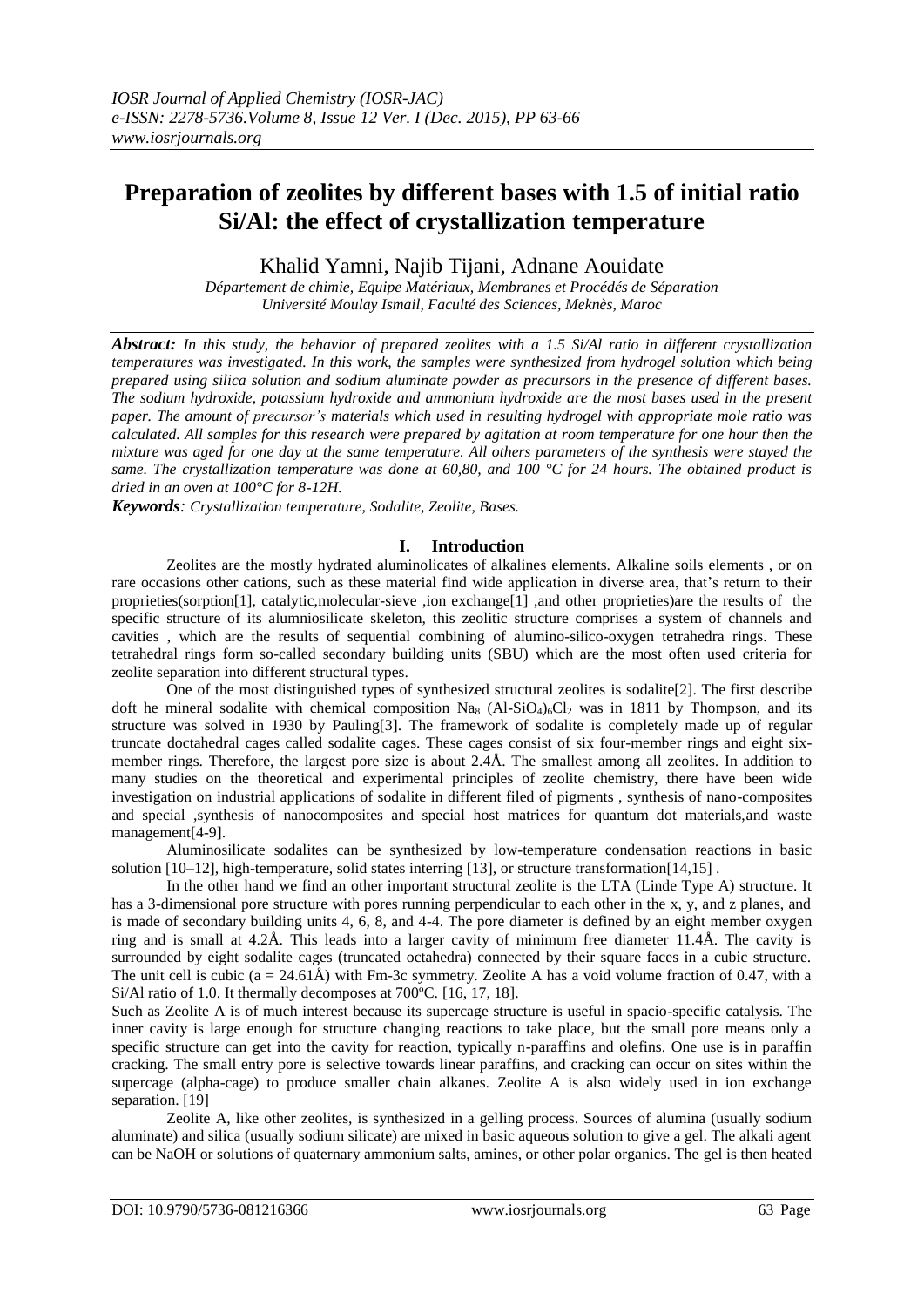to 70-300°C to crystallize the zeolite. The zeolite is normally synthesized in the  $Na^+, K^+Na^+$  and  $NH_4^+Na^+$  form. [18]

The present study comprehends a systematic study of the synthesis A zeolite and zeolite-sodalite by a hydrothermal process in a basic solution (sodium hydroxide , potassium hydroxide, or ammonium hydroxide), and the behavior of structure's transformation in different temperature, such as the aim of this work is to investigate the effect of temperature on a prepared zeolite with a 1.5 Si/Al ratio by different bases.

#### **II. Experimental**

In the present work, silica solution (Na<sub>2</sub>Si<sub>3</sub>O<sub>7</sub>, 27 % SiO<sub>2</sub>, 17% NaOH) was used as a silica source. Sodium Aluminate (65%  $\text{Al}_2\text{O}_3$ ), distilled water and sodium hydroxide, potassium hydroxide or ammonium hydroxide were also used to prepare alumina source solution. These two prepared solutions were needed to get synthesis (hydrogel) for the synthesis of different products in different temperatures.

#### **B) Preparation of zeolites samples by using hydrothermal process:**

In order to prepare synthetic zeolite by hydrothermal process, hydrogel solution (synthesis gel) was prepared by agitation of 0,786 g of silica source and 0,522 g of Alumina source in a polyethylene flask containing water and Sodium hydroxide, potassium hydroxide, or ammonium hydroxide, with mechanic stirring at 250 rpm for one hour at room temperature, then the resulting hydrogel was aged for 24 hours at room temperature.

After aging the mixture was transferred to a sealed container and put into oven to hydrothermal crystallize, at different temperatures for 24 hours .After completing crystallization, the resultant precipitate was separated from the mother liquor by vacuum filtration and washed with distilled water until reaching pH range of 9-10 and dried at 100 C° for 8-12 hours.

#### **C) Characterization of prepared zeolite by X-Ray diffraction**

X-ray powder diffraction data were collected with diffractometer Shimadzu 6100 using CuKα radiation and a monochromator. The measured 2 theta range  $(5-60^{\circ})$  was scanned in steps of  $0.02^{\circ}$  with a counting time of 3s/step. The aperture and the soller slits were set at 1.0°.

#### **III. Results and discussion**

#### **A. Effect of crystallization temperature on zeolite formation by sodium hydroxide**

 In this study of the effect of crystallization temperature, it can be observed that when the hydrogel solution was crystallized at 60°C for 24 hr, the zeolite formed is the zeolite NaA. Then the temperature was increased to 80ºC, we obtain a mixture of phases: zeolite NaA and Sodalite. Finally the sodalite is the favorable sample in 80°C.

In the XRD patterns in Fig.1, all the peaks confirmed the presence of zeolite NaA. In Fig.2, the peaks at 14º, 24º, 31º, 35°, 37° and 42° are typically the 2θ values of the sodalite. The Fig3 shows the XRD pattern of sodalite.

The table I summarizes the results.

**A) Material** 

Table I: Effect of crystallization Temperature on Zeolite obtained by sodium hydroxide.

| <b>Crystallization temperature</b> | Zeolites phases and other synthesis<br>products |
|------------------------------------|-------------------------------------------------|
| 60 °C                              | Zeolite NaA                                     |
| $80^{\circ}$ C                     | Zeolite NaA +Sodalite                           |
| 100 °C                             | Sodalite                                        |

#### **B. The effect of crystallization temperature on zeolite formation by potassium hydroxide**

According to the XRD spectra, when the crystallization temperature is  $60^{\circ}$ C the product zeolite is the amorphous phase with some unknown peaks (fig 4). And when the crystallization temperature increases to 80°C and 100° the product zeolite is Unnamed Zeolite (fig 5,6).

The results are listed in Table II.

|  |  | Table II: Effect of crystallization Temperature on Zeolite obtained by potassium hydroxide |  |  |  |  |  |  |  |
|--|--|--------------------------------------------------------------------------------------------|--|--|--|--|--|--|--|
|--|--|--------------------------------------------------------------------------------------------|--|--|--|--|--|--|--|

| <b>Crystallization temperature</b> | Zeolites phases and other synthesis<br>products |
|------------------------------------|-------------------------------------------------|
| $60^{\circ}$ C                     | amorphous                                       |
| $80^{\circ}$ C                     | <b>Unnamed Zeolite</b>                          |
| $00 \degree C$                     | Unnamed Zeolite                                 |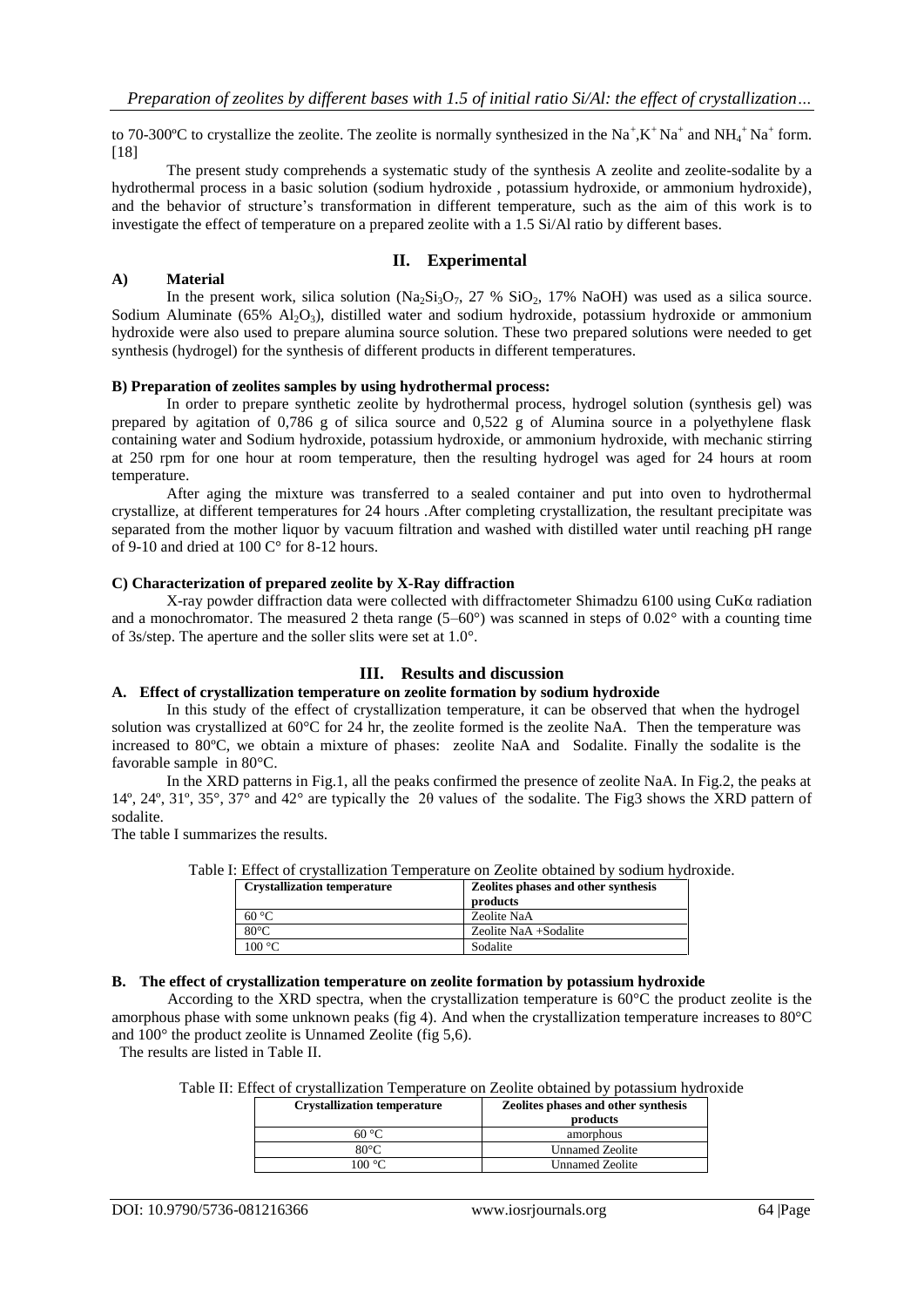### *Preparation of zeolites by different bases with 1.5 of initial ratio Si/Al: the effect of crystallization…*

#### **C.** The **effect of crystallization temperature on zeolite formation by ammonium hydroxide**

The effect of crystallization temperature on zeolite preparation with ammonium hydroxide was studied by varying temperature from 60ºC, 80ºC and 100ºC (.Fig 7, Fig. 8 and fig 9). We note the apparition of some peaks with amorphous phase at 60 °C. When the temperature increase to 80ºC for 24hrs, the product obtained is only NH4NaA. At 100ºC, we can note the formation of sodalite. The table III gives the zeolite formed in different crystallization temperature.

| <b>Crystallization temperature</b> | <b>Zeolites phases and other synthesis</b><br>products |
|------------------------------------|--------------------------------------------------------|
| 60 °C                              | Zeolite NH <sub>4</sub> NaA $_+$ amorphous             |
| 80°C                               | Zeolite NH <sub>4</sub> NaA                            |
| 100 °C                             | Sodalite                                               |



#### Table III :Effect of crystallization Temperature on Zeolite obtained by ammonium hydroxide

#### **IV. Conclusion**

In the present work, it is concluded that the optimum conditions to prepare zeolite A depended on the bases and the crystallization temperatures. It is possible to synthesize the zeolite A with sodium hydroxide and the ammonium hydroxide as bases and 80°C as crystallization temperature. If we increase the temperature to 100°C, we obtain the sodalite. With our experimental conditions, we note the absence of the formation of zeolite A in the case of the of the potassium hydroxide.